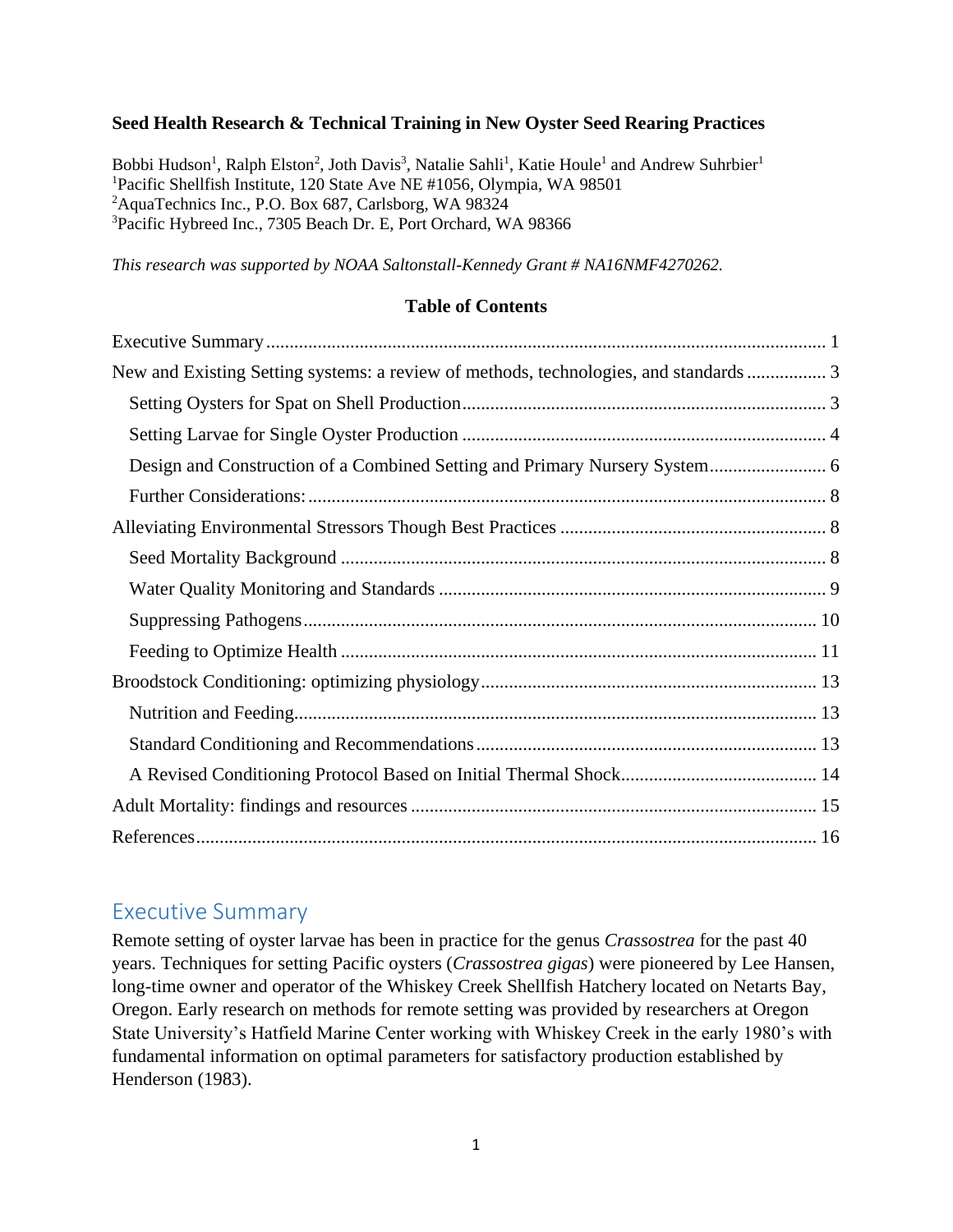For reasons not fully understood, commercial rearing of Pacific oysters is more problematic now than 20-30 years ago. Operators routinely face issues with larval mortalities at various points in their larval life history, poor survivorship to the setting stage and poor seed survival. Starting around 2007, oyster production in the Pacific Northwest has been periodically compromised for nearly all hatcheries. Changes in carbonate chemistry of seawater are recognized as a major issue impacting oyster rearing since the mid 2000's. While workarounds have been developed, several factors require additional investigation.

Refinements have been made to the fundamental setting approach that have served to optimize production. During the period of 2016-2019, Pacific Hybreed evaluated current seed rearing practices for the Pacific oyster, resulting in a full review of common methods and recommendations for standard industry best practices. Additional research into existing and new technologies, including broodstock conditioning protocols by Baywater Inc., demonstrate that changing and refining standard husbandry practices may help to alleviate the trend of declining survivorship in oyster seed.

A survey distributed by Pacific Shellfish Institute (PSI) in Washington, Oregon, California, Alaska and Hawaii in 2016-2019 characterized shared challenges faced by regional oyster growers, identifying the frequency, severity and source of hatchery-related mortality events. Environmental factors (water quality and marine pathogens) were identified as primary inhibitors to production. In response, PSI increased the number of real-time water quality monitoring devices in The Northwest Association of Networked Ocean Observing Systems (NANOOS) and deployed multimeter probes to on a rotational basis to hatcheries in North Puget Sound & Hood Canal over a three year time span. Continuous, real-time data enhances producers' understanding of water quality dynamics, allowing them to buffer and enhance seawater accordingly.

Seed mortalities are ubiquitous along the west coast, and are strongly associated with underfeeding, cold temperatures, smaller seed sizes, poor water quality, and pathogens. Investigations into hatchery mortality events over 2016-2019 identified *Vorticella spp.* ciliates and *Vibrio spp*. proliferation as a source of seed mortality, as well as bacterial contamination of algae mothers. Diagnostic exams performed by AquaTechnics over the same time period indicate common underfeeding of seed oysters, leading to death in nurseries and shortly after out planting. The high occurrence of mortality in adult Pacific oysters in Washington over the 2018- 2019 summers led to demand for diagnostic testing of adults, in addition to larvae and seed oysters. Causes for adult mortalities were not frequently linked to a single source, assumed to be a combination of stressors including temperature and pathogen effects.

This report examines the environmental and logistical factors that impact seed production in hatcheries, remote set facilities, and nurseries across the west coast, and provides guidelines for standard best practices and methods to optimize production. Much remains to be learned as the production landscape for Pacific oysters appears to be changing with the environment in an era of rapid climate change.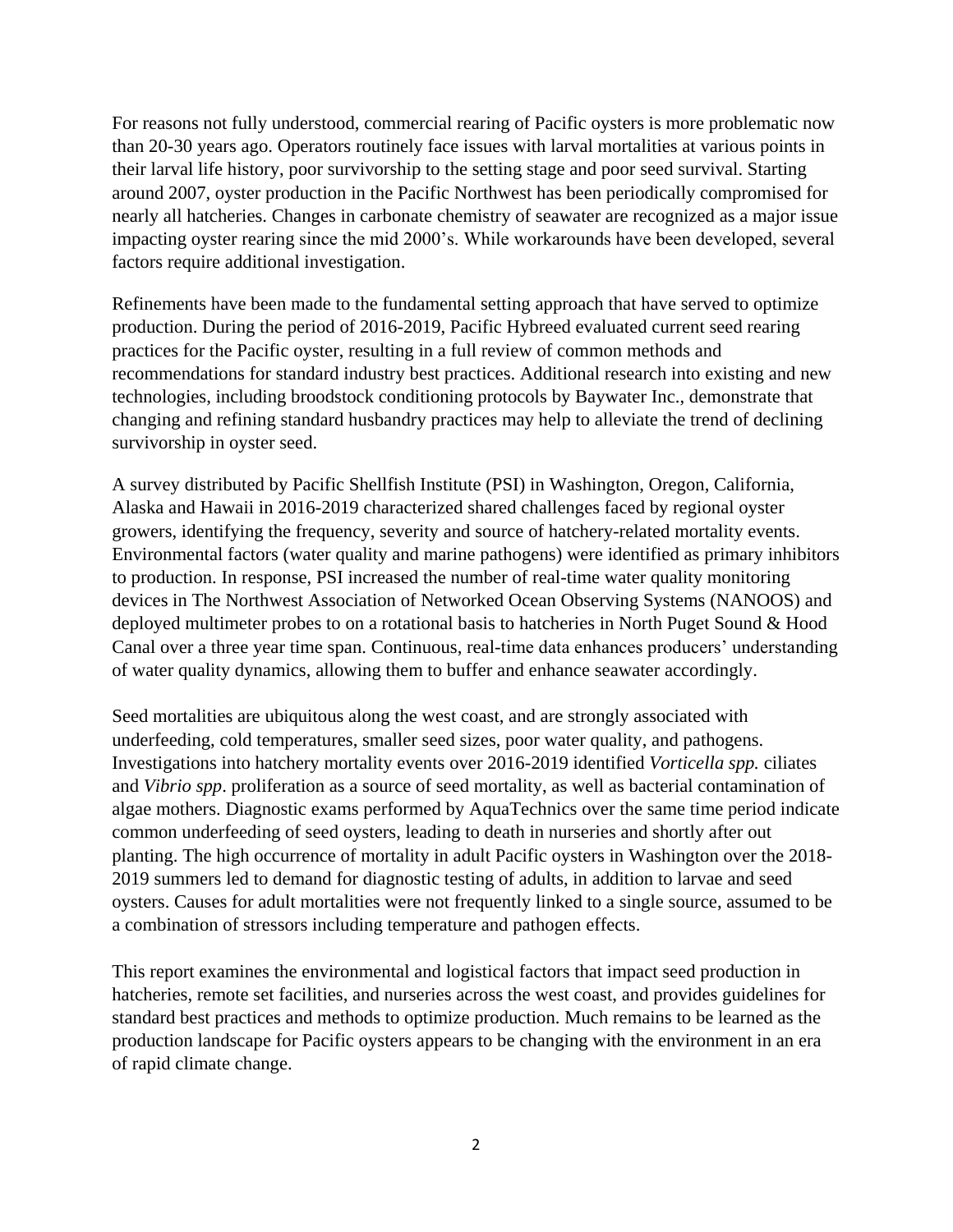# <span id="page-2-0"></span>New and Existing Setting systems: a review of methods, technologies, and standards

A number of different setting systems are in use today, including many varieties of downwell/upwellers, ranging from small hatchery-based systems to large FLoating UPwelling Systems (FLUPSY's). Below is a review of systems, and setting methods, commonly used on the west coast. This section also includes best practice recommendations and information on both novel and underutilized setting techniques.

<span id="page-2-1"></span>*Setting Oysters for Spat on Shell Production* Spat on shell production utilizes indoor or outdoor fiberglass supplied with filtered seawater (20 micron) and plentiful aeration. US west coast seawater tanks are commonly 3000 to 30,000 L. Seawater is pumped and heated to 20 - 25°C (and up to 28°C) and maintained in tanks for a minimum of 48 hours before draining and refilling. Static tanks must be supplied with an electric immersion heater to maintain temperatures Continuous flow through tanks are common and use banjo style screens to discharge seawater and prevent the loss of larvae. Flow through tanks eliminate the need for Figure 1. Pacific oyster spat on shell indicative of a draining and refilling tanks at regular intervals and serve to maintain the desired temperature.



heavy set. Density among oysters in a typical setting system for single oysters is far higher.

Tanks are supplied with settlement substrates, most commonly consisting of clean oyster shells in plastic mesh bags. There are typically about 300-350 oyster shells in each cultch bag. Bags are stacked into the settlement tank and allowed to condition for a day or two prior to introducing larvae. Larvae are added to the settlement tank in sufficient numbers to average between 10-30 spat per shell. The number of larvae added to the tank is dependent on the likelihood of a set and hatchery preference.

**Calculating approximate stocking density**: If a setting tank accommodates 100 shell bags with 300 pieces of shell per bag, the total substrate available is 30,000 shells. If the desired set is 10 spat per shell then 300,000 larvae must set on the available substrate. Settlement is highly variable after accounting for loss. If an estimated ~30% of the total larvae added set on shell, then 2 million larvae would be added to a tank. Return is highly variable and depends on the operator's experience. Larval survivorship to the spat stage may be low  $(<5\%)$  but often exceeds 30% and is dependent on the quality of larvae.

Pediveliger larvae received via overnight shipment arrive cool (5-10 C) and must either be set immediately or stored in a "warm refrigerator maintained at 6-8°C. The following addresses how to **optimize settlement success** after receiving larvae: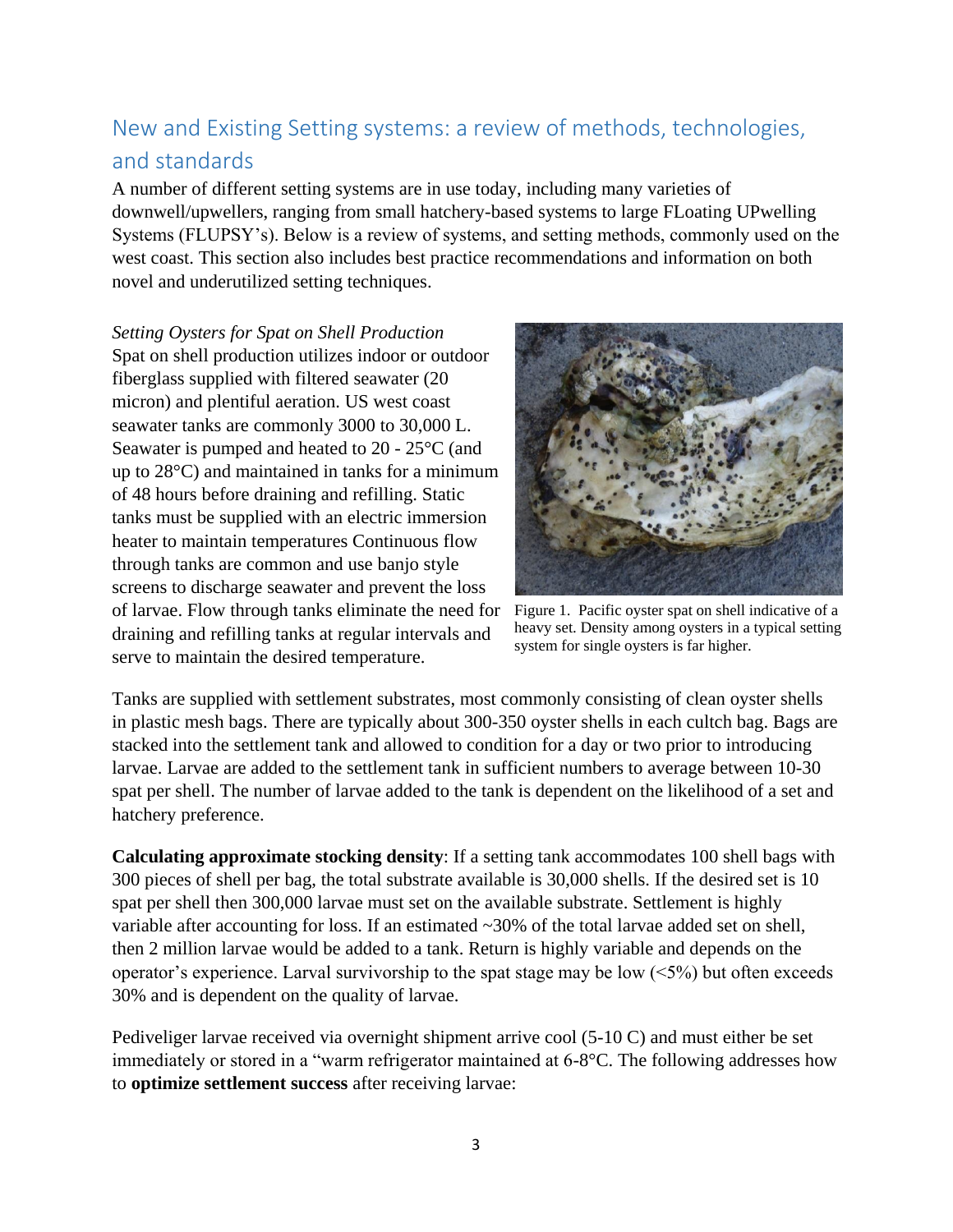- Allow refrigerated larvae to come to room temperature over at least 45-60 min
- Disperse room temperature larvae into adequate volume (1,000,000 larvae per 10 L volume) of 25°C seawater
- Once larvae become active, assess competence to settle (see page 7).
- Larvae will swim and/or settle onto available substrates over a 24-hour period
- Supply vigorous aeration to the tank to disperse the larvae
- Cover tanks to maintain dark to semi-shaded conditions
- Note loss from setting onto the sides and bottom of the setting tank compared to the numbers setting on the oyster shell. Settlers on tank sides and bottom will be lost from the cohort.
- Add live algae to the tank after 24-48 hours. (Many operators supply algal feed to the tank at the beginning of the process. However, this adds organic substrates to the tanks and uneaten algae may generate unwanted bacterial growth that may contribute to declining water quality.)
- Seed return is dictated by experience of the hatchery operator and the level of competence exhibited by the larvae
- Move cultch shells to beach once spat has reached a 2-4 mm size

#### <span id="page-3-0"></span>*Setting Larvae for Single Oyster Production*

Typical systems for settling single oysters include trays suspended in troughs, flexible plastic sheets, down well systems, and bottles or cylinders. All of the systems are supplied with running seawater and require a supply of micro-cultch as a substrate. Ideally, shell fragments between 300-400 microns are retained for use in setting.

*Setting in trays* is the most straight forward approach to setting Pacific oysters. Trays are constructed of a wooden or fiberglass frame and covered with nylon mesh with a porosity of 180 microns. Trays are suspended in larger tanks or troughs that are supplied with running seawater at the appropriate temperature (20-25°C). Micro-cultch is spread as a thin layer on the bottom of each tray. Competent larvae are added to the trays and left for 2-4 days. Trays are typically covered to maintain the larvae in shaded conditions. Supplemental feeding may be added as described above for cultch based systems. Spat ideally attach to shell fragments after 24 hours. The spat are allowed to grow until they hold on a 500-micron screen (4-6 days). At that point, the spat should be rinsed using a gentle spray of filtered seawater through a 450- or 500-micron screen to remove colonized micro-cultch, unsettled/dead larvae, and additional debris. Feeding of microalgae should be initiated after 24 hours with cell counts maintained in the range of 100,000 – 150,000 cells per ml of volume. The diet should consist of a mix that includes *Isocrysis aff. galbana*, clone T-iso (*Tahitian Isocrysis*), *Pavlova lutheri* (NMFS Milford Shellfish Laboratory clone 459), *Chaetoceros calcitrans*, *C. gracilis*, *Rhodomonas salina* and other candidate species.

Stocking density for screen-based systems are based on the area devoted to micro-cultch. A simple rule of thumb is to stock larvae at no more than 100 larvae per square cm of screen area. A screen having an area of 5000 square cm could therefore be stocked with 50,000 larvae. Higher or lower stocking densities are used, though overstocking decreases success.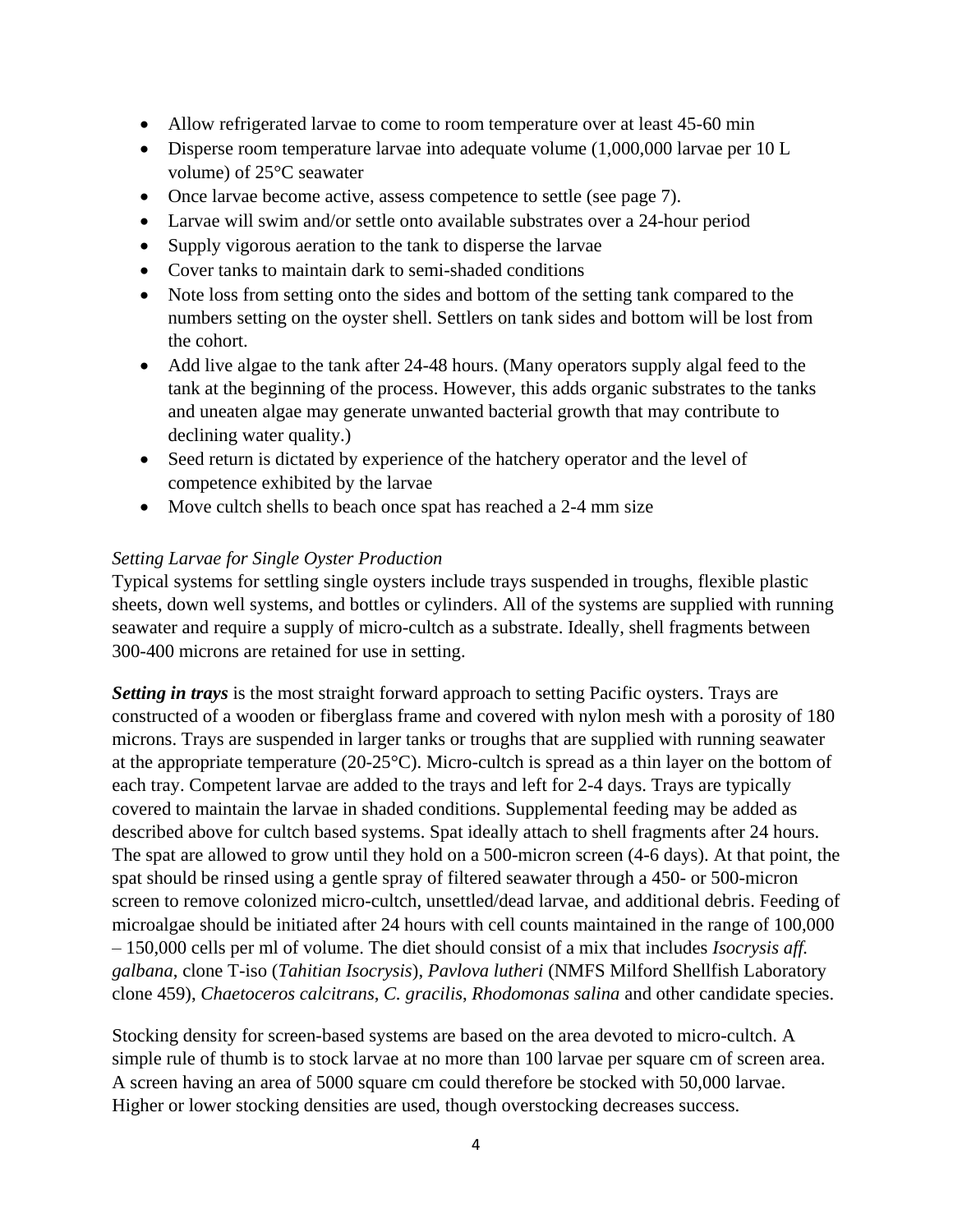*Setting in downwellers* is a common practice. Companies surveyed by PSI indicated that upwell/downwell systems are the most common seed rearing system (utilized by 95% of survey participants). Typical systems are characterized by 4" to 30" diameter silos suspended in a trough or box supplied with filtered seawater. Most utilize three screen upwell/down well boxes. Typically, the box system has an option for upwell mode (seawater passes up through the bottom of the screen and out of the silo), or downwell mode (seawater passes through the silo exiting the bottom of the screen). Downwell mode is usually used for the initial setting phase for Pacific oysters.

The transition from downwelling to upwelling mode is dictated by the size of the oyster seed (1600 microns). 180 micron mesh is common for downwell silos. Once oysters are set and initiate shell growth, silo mesh is usually increased, first to 400-500 microns, then up to 1000+ microns to accommodate larger seed. Increasing the mesh size reduces daily maintenance requirements.



Figure 2. Diagram of simple upwelling and downwelling technology. There is a large variety of systems in use today that vary in size and capacity. All use the same principles of operation.

The stocking density of larvae for down well based systems should be about 100 pediveligers per cm<sup>2</sup>. Each screen has a screen area of about 2000 cm<sup>2</sup> and should be stocked with no more than 200,000 larvae per screen, or 600,000 larvae per box. A typical return to the spat stage should be between 10-40%. Thus, a down well/upwell box system should typically return between 60,000 to 240,000 seed under satisfactory conditions. Typical success rates are rarely in excess of 40% and are often <10%.

The process for handling new oyster spat is similar to that described above for tray setting. Oysters are rinsed with saltwater and screened to remove unused micro-cultch and debris and fed cultured algae until the juveniles reach a size suitable for out planting into nursery systems (typically a size that holds on a 2000-micron screen). Rinsing of screens should occur daily, initially using seawater as source for spray downs and cleaning. Avoid freshwater rinsing until the seed are week old. At that time, a daily freshwater rinse is preferred if there is any evidence of post set mortality.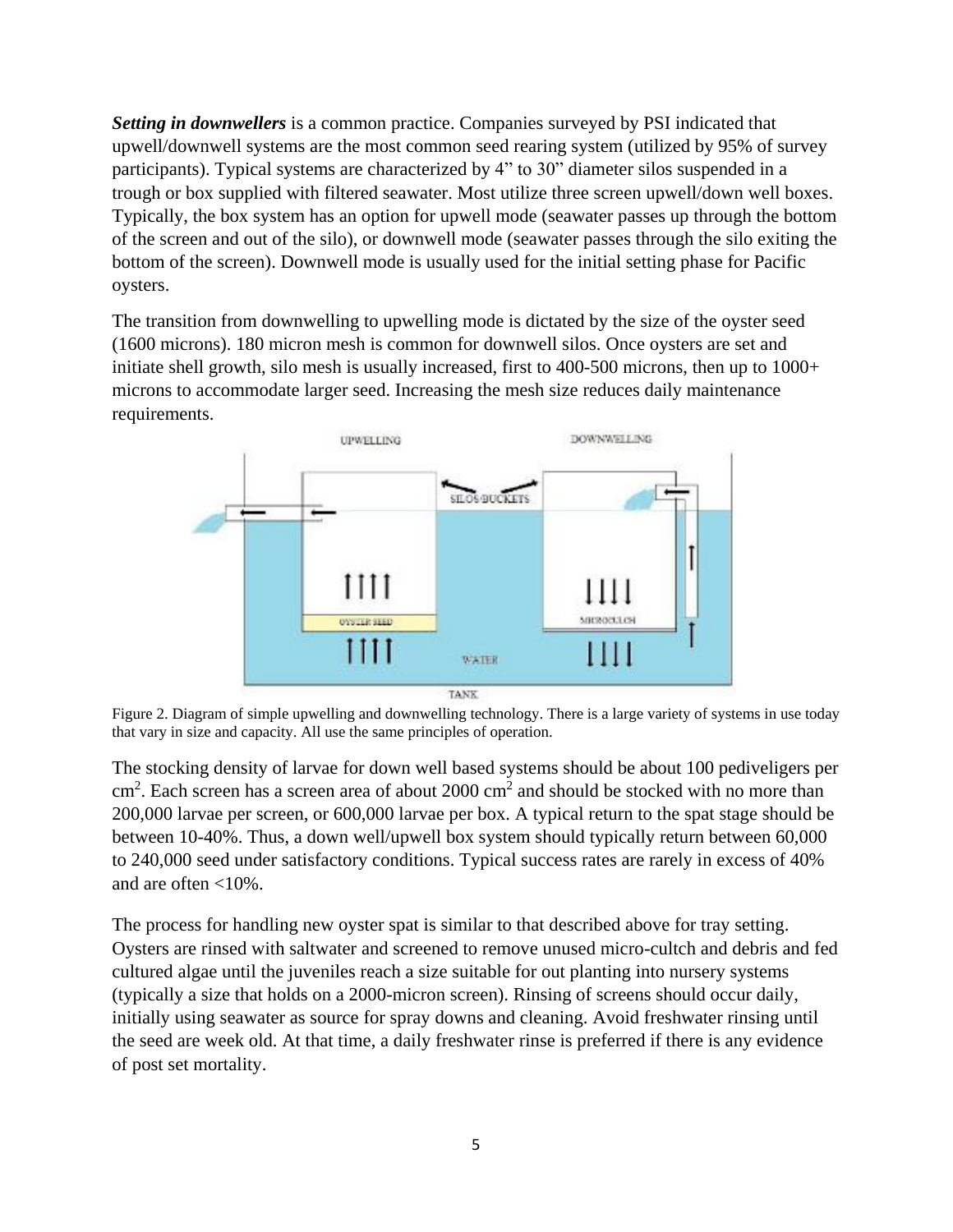Feeding rates should adhere to similar levels recommended above for screen-based systems. In silo-based systems, the feeding rate of spat may be estimated by estimating the depletion rate for algal cells as they pass through the system. Settlement of algal cells is unavoidable. An appropriate feed rate should result in a 20% particle density reduction on exit from the system.

*Setting on flexible plastic sheets* is not regularly used in the Pacific Northwest. However, their use is widespread in European and Asian Pacific oyster culture practices. Flexible plastic or stretched polyethylene terephlalate sheets are suspended vertically in setting tanks and larvae added to the system as described above. In this system, oysters are allowed to settle and metamorphose onto the plastic sheets and to grow for 1-3 weeks, depending on productivity and growth rate. At that time, the sheets are flexed to enable the oyster spat to pop away from the sheet as single oysters. Oysters are then reared as single oysters in trays or upwellers as described above.

*Use of epinephrine to produce single oysters* is not a common practice (0% of surveyed producers cited using this method to enhance settlement or induce metamorphosis). However, single oyster production using the hormone/neurotransmitter epinephrine may be used to produce single Pacific oysters without micro-cutch. Small concentrations of epinephrine  $(\sim 10^{-5}$  molar) for brief periods (>10 minutes) will induce the larva to bypass the cementation phase and directly initiate metamorphosis.

- Epinephrine solution can be made using epinephrine bitartrate salt: dissolve 2g of the salt into a 10ml volume of de-ionized water. Add 1 ml of that stock solution to 1000ml filtered seawater to create a  $10^{-4}$  molar seawater solution.
- Introduce competent larvae into of epinephrine solution of  $10^{-4} 10^{-5}$  molar (Coon et al. 1985; Coon and Bonar 1987)
- Regularly plunge larvae over a 20-130-minute period. Best results occur in a darkened room.
- Rinse oysters and suspend in seawater following treatment.
- Any remaining swimming larvae may be returned to the larval rearing tank to be retreated a 1-2 days later with a freshly made epinephrine seawater mix.
- The epinephrine seawater mix must be disposed responsibly.
- Oysters remaining on the bottom of the vessel (no longer swimming) may now be reared as spat utilizing a screen-based nursery system as described above.

# <span id="page-5-0"></span>*Design and Construction of a Combined Setting and Primary Nursery System*

Pacific Hybreed initiated design, construction and testing of a combined setting and primary nursery cylinder for setting and rearing Pacific oysters in 2018-2019. Several characteristics of a setting system were considered of primary importance during the design phase:

- Accommodate setting of pediveliger larvae through metamorphosis and a high percentage throughput to the juvenile stage (>2000 microns)*.*
- Enable both setting and post set nursery operations in an upwell mode only in order to avoid issues associated with downwelling seawater*.*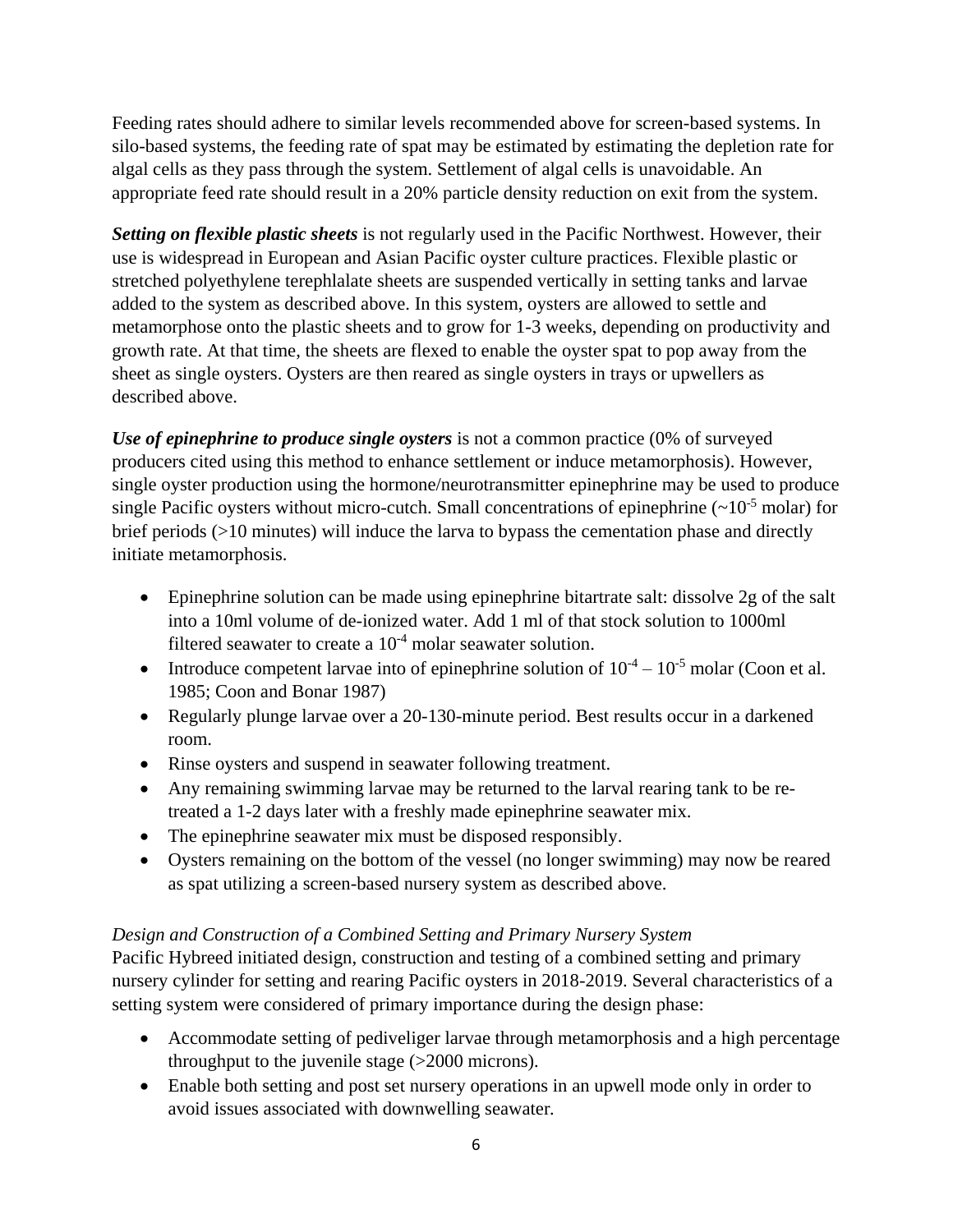- Inexpensive and simple to construct, easy to clean and maintain*.*
- Integrate well in either indoor or outdoor settings and use pumps powered by regular 110V power*.*
- Produce a commercial quantity of oyster seed as a solitary unit and/or produce commercial quantities in multiple units (>1,000,000 seed per cohort in multiple units).



Figure 3. Multiple combined setting/primary nursery cylinders attached to wall in Pacific Hybreed laboratory facility.

For a detailed account of the primary nursery construction and performance, visit [www.pacshell.org/seed-health.asp](http://www.pacshell.org/seed-health.asp) and navigate to the Project Final Report. A full description of Pacific Hybreed's combined setting a primary nursery cylinder begins on page 22.

## *Assessing Larval Competency*

Larvae must be determined competent to settle and metamorphose for use in all systems. Competent larvae share these features and timeline to develop to the juvenile stage (at a seawater temperature of 20-25°C):

- Shell length of 275 microns (holding on a 245-micron screen).
- Stomach of the larvae is brown in color*.*
- Small drops of oil (lipid) are dispersed in the tissues of the larvae and visible through the semi-transparent valve.
- The eye spot diameter is 10-14 microns.
- Larvae "swarm" in the water column. Characterized by long larval trails (mucus threads secreted by the larvae).
- Larvae swim gregariously in agglutinated spiral columns just prior to settlement.
- Larvae swim to the top of the column near the water's surface and then cease swimming and fall back to the bottom before rejoining the spiral column.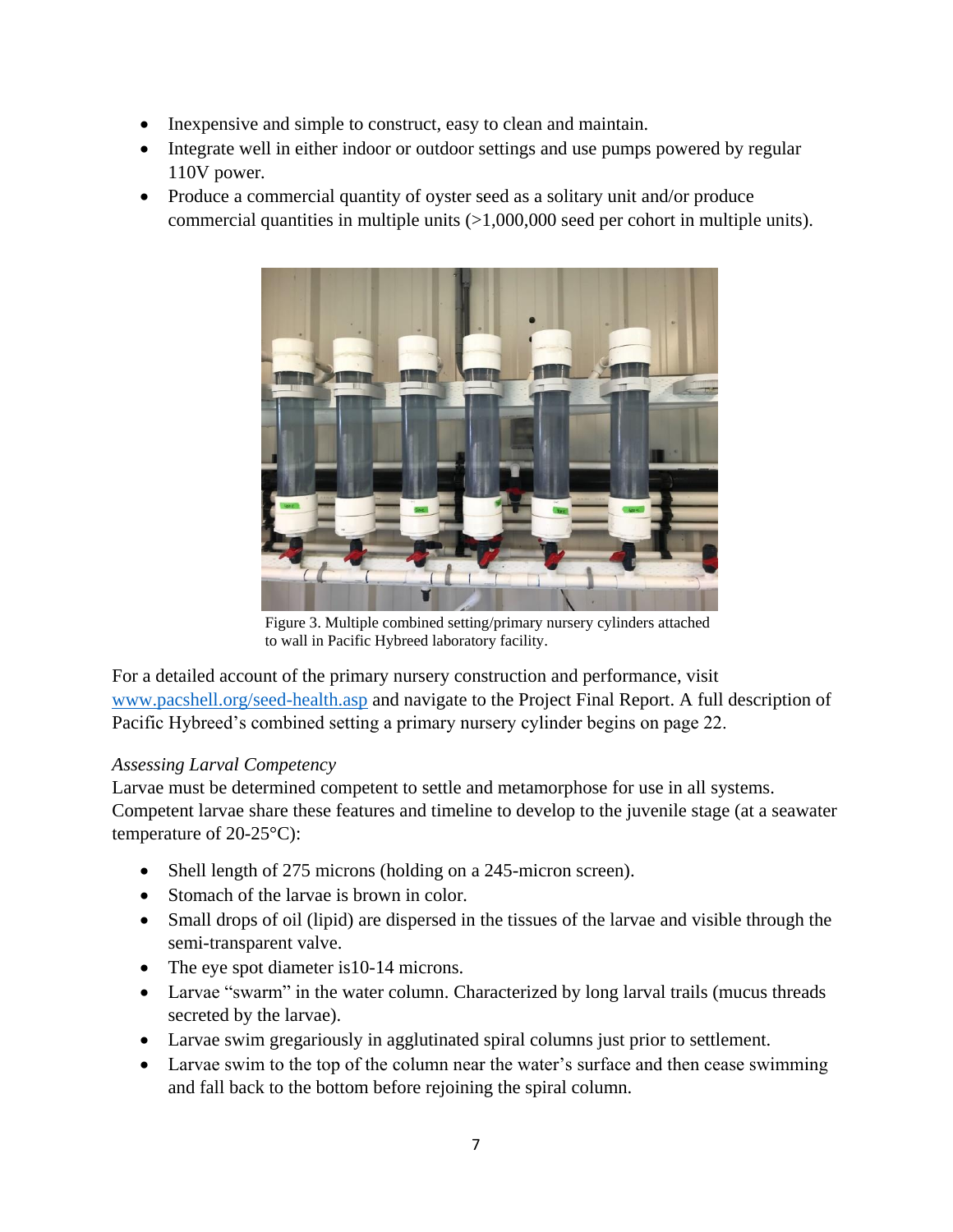- In contact with a substrate, competent larva will crawl and/or rock from side to side (often observed on a glass microscope slide) with the foot extended.
- Larvae just prior to settlement turns over onto left side and attaches to the substrate (utilizing a byssal cement).
- Once cemented to a substrate the pediveliger ceases to feed and initiates metamorphosis to the juvenile stage (24-48 hours).

#### <span id="page-7-0"></span>*Further Considerations:*

Natural larval recruitment differs from artificial systems for setting and growing oysters:

- 1) The density of setting oysters in nature is likely far less than the 100 larvae per  $\text{cm}^2$ industry standard. Reducing the setting density for commercial operations is possible but certainly not a preferred option because hatchery and nursery space is usually limited.
- 2) The physical location for new spat observed in both nature (and setting tanks for spat on shell production) is usually higher in the water column, away from the benthic boundary and microhabitats characterized by a significant flow of seawater.

Possibly, the position of oyster spat, and any behaviors exhibited by pediveligers within the confines of a setting tank can help inform better design criteria for high density setting systems.

# <span id="page-7-1"></span>Alleviating Environmental Stressors Though Best Practices

Pacific coast shellfish farmers cite oyster seed limitation as one of the most serious constraints to industry growth. Pacific Shellfish Institute and AquaTechnics examined factors impacting seed production in U.S. west coast hatcheries, remote set facilities and nurseries, and assisted growers with analytical and diagnostic support. A summary of the issues facing growers and best practices to mitigate these challenges follows.

## <span id="page-7-2"></span>*Seed Mortality Background*

Mortalities in Pacific hatchery and remote set facilities were reported by 14/19 (78%) of survey participants, with 50% experiencing mortalities in colder weather (April and earlier) and 78% experiencing mortalities in smaller seed classes (<1 mm). The most common cause of mortality identified by 25% of producers, was environmental parameters, including low salinity, low temperatures, low pH and high turbidity. Water chemistry is dependent on tidal, diel, and seasonal patterns, and is strongly influenced by the weather. Correctly timing the draw of water into facilities will ensure juvenile oysters have enough oxygen, dissolved calcium, thermal energy, etc. When water quality conditions are poor, hatcheries adapt by heating water or providing buffering solutions to ensure the proper carbonate chemistry. Producers cited biological pathogens (specifically viruses, bacteria, and amoeba) as a secondary cause of mortality. Materials and pathogens can interfere with the setting process (most noticeably by preventing setting and/or causing mortality in the early life stage (<1mm; 8-10 days). The quality and quantity of food was observed by 37% of facilities to cause failures. (Note: histological examination indicates underfeeding as the primary causative agent in juvenile mortality). 20% of surveyed producers linked mortalities to ciliate contamination.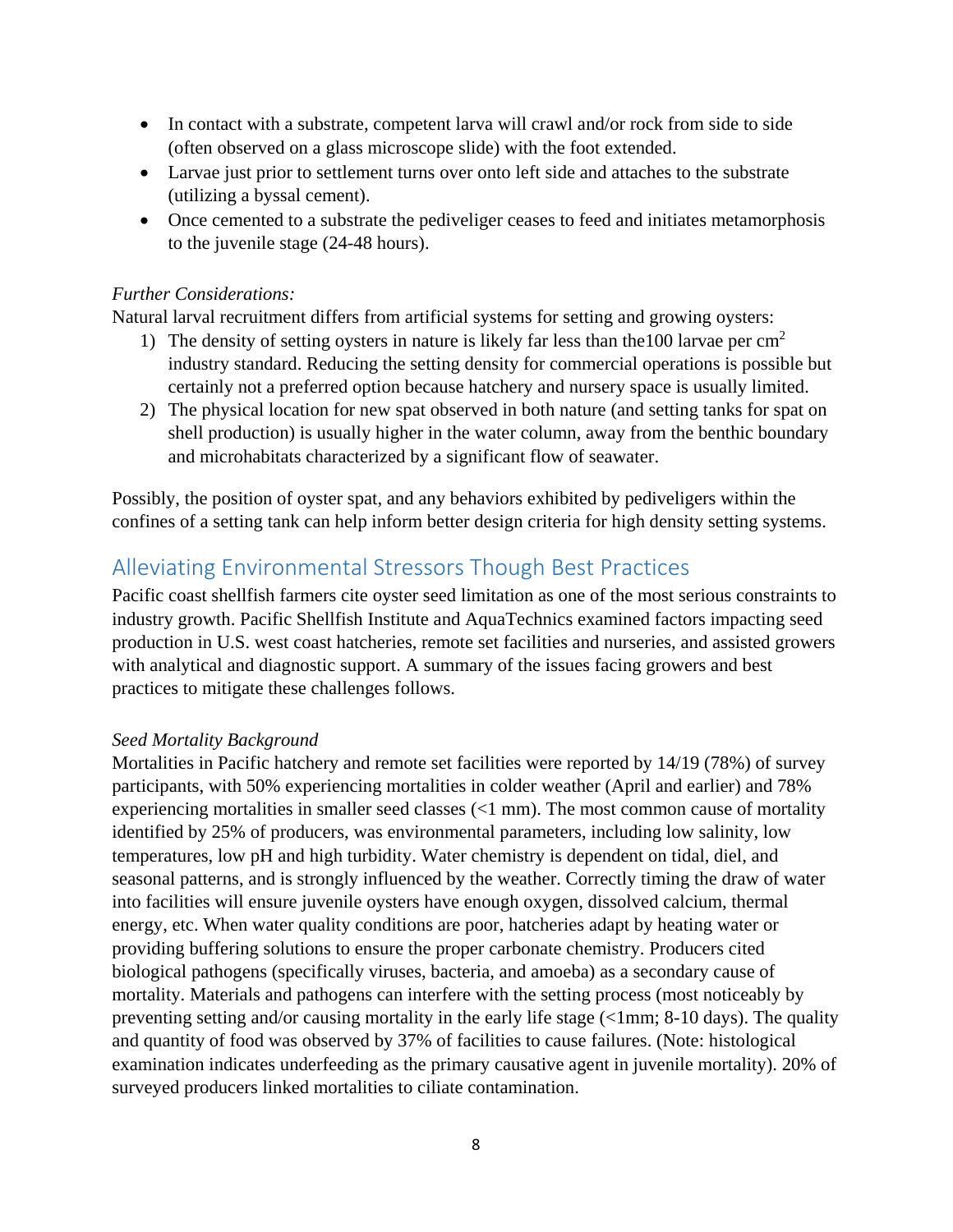Histological examination of oyster seed performed by Dr. Ralph Elston shows the four most common verifiable causes of lost production:

- 1. *Inadequate feeding:* the most commonly found cause of juvenile (seed) losses or poor performance in bivalve nurseries participating in this project. The consequences of inadequate feeding are slower growth and development and higher risk of predation and disease effects, resulting in lower survival when outplanted.
- *2. Feed contamination with free-living ciliates or shellfish pathogenic bacteria:* a common source of infection in hatchery system. High nutrient loading into algal systems can result in bacterial contamination.
- 3. *Invasive Vorticella ciliates in bivalve nurseries:* a severe problem in nurseries, particularly during the spring season. Invasive ciliates are an intermittent problem in Pacific oyster seed culture. These are distinct from typical free-living ciliates commonly observed in cultures. Differentiation and identification of the true invasive ciliate usually requires assistance provided to hatchery and nursery operators. The pathogenic ciliates are truly invasive into the body cavity of shellfish seed. The invasive ciliates are slow moving and found in the mantle and body cavity of shellfish seed. Puget Sound has invasive pathogenic ciliate specific to early post-set life stage  $\ll 8$ mm).
- 4. *Vibriosis in bivalve nurseries:* Bacterial infections, caused by shellfish pathogenic vibrios, typically *Vibrio corrallyticus* (=*V. tubiashi*) were found occasionally during the 2016-2019 study but were far less common that in previous years. *Vibrio tubiashii* is an issue depending on location (can be on coast and elsewhere) and grow rapidly.



Figure 4. Invasive ciliates (black arrows) within the body cavity of a Pacific oyster seed. Histology cross section, H&E stain.

Notably, hatcheries report poor survivorship during blooms of *Cocolithophore*s and *Akashiwo sanguinea*. The evidential relationship between blooms of certain species of native phytoplankton and mortality in juvenile Pacific oysters warrants future research.

#### <span id="page-8-0"></span>*Water Quality Monitoring and Standards*

The Northwest Association of Networked Ocean Observing Systems (NANOOS) online network of monitoring equipment [\(http://nvs.nanoos.org/ShellfishGrowers\)](http://nvs.nanoos.org/ShellfishGrowers) can be accessed by seed producers and farmers to view ocean chemistry near their facilities. PSI staff served seed producers who had additional water quality monitoring needs via two deployable multimeter probes measuring depth, temperature, Chl a, pH, DO, and salinity on a monthly rotational basis at hatcheries and nurseries in Washington State. Water chemistry samples were also collected in association with the deployments to gather pH and other carbon chemistry values. The data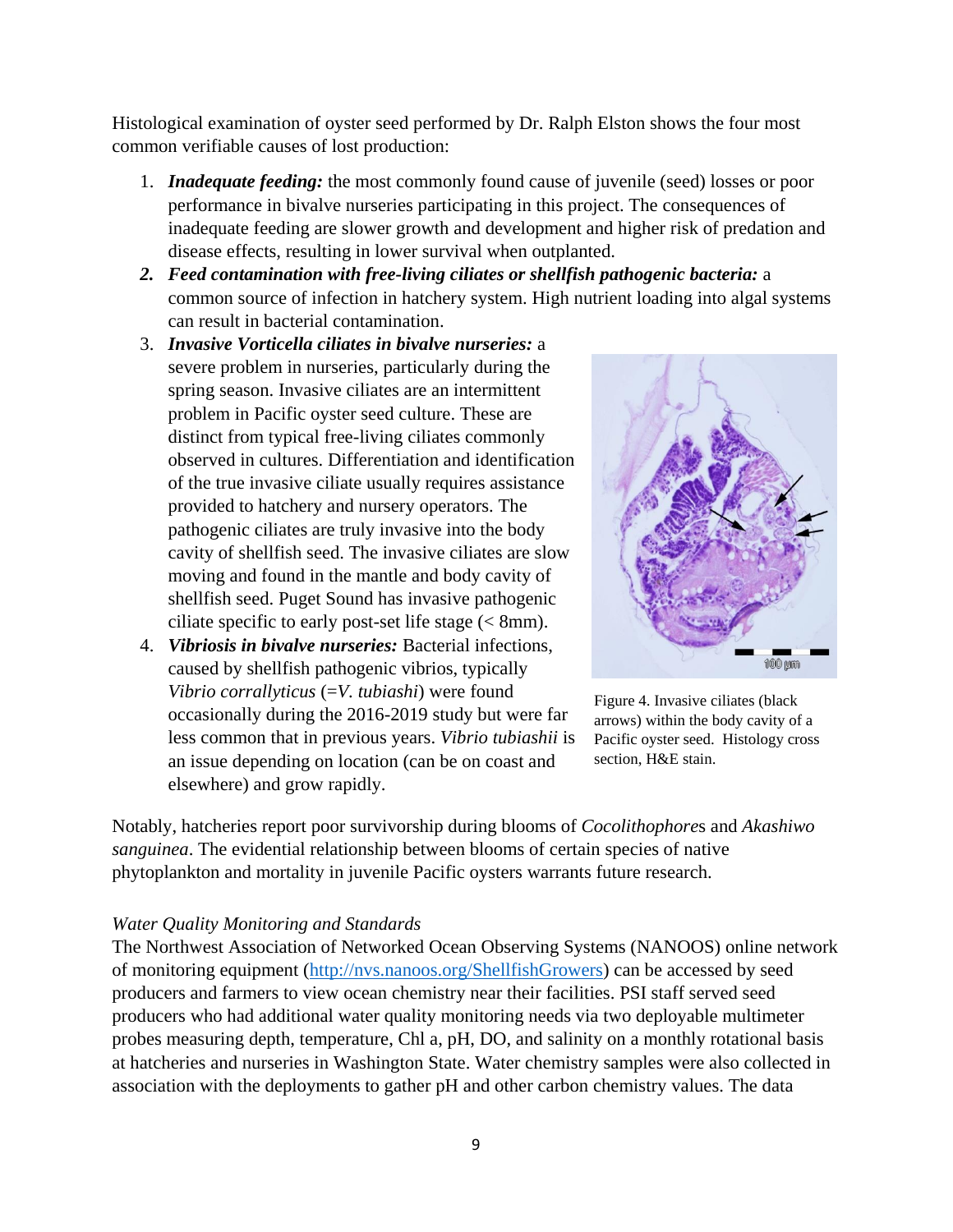proved valuable to each producer by enhancing understanding of local water quality dynamics and enabling hatchery staff to buffer and enhance sea water.

The following water quality parameters are considered standard best practice:

- *pH*: standard industry practice is to set oysters at a  $pH > 8$  (8.1-8.2 common). The desired pH can be reached by adding sodium carbonate to buffer acidic water.
- **Temperature**: the range of setting temperatures reported by survey participants ranged from 20-28. In remote set facilities, warmer water allows larvae to swim longer and eat more, and higher temperatures notably increase survivorship. However, a temperature range of 20-25°C is sufficient for seed rearing systems.
- *Salinity*: setting at salinities ≥27 ppt was reported as preferable. Salinities below the desired threshold can be supplemented with Instant Ocean®.

## <span id="page-9-0"></span>*Suppressing Pathogens*

The most critical time to suppress bacteria is the larval to 1 mm stage. Cell culture incubators can allow companies to monitor bacterial levels on-site. Feeding larvae to rapidly surpass 8 mm threshold alleviates ciliate infection. **Probiotics** can be added to algae culture to suppress pathogens and can be useful in the context of setting.

Probiotic PO2-45, developed independently of this project, was provided to selected shellfish production companies. The probiotic was reported to be highly effective in small hatchery/nurseries systems and reduced mortality losses, while improving the efficiency of algal food production. Project participants reported similar success with use of the probiotic.

Inquiries regarding Probiotic PO2-45 should be directed to Dr. Ralph Elston at ralph@aquatechnics.com.

Proper **sanitation** can reduce bacterial loading and proliferation in systems. The following sanitation lessons and suggestions were taken primarily from the WSG 2017 remote set workshop discussion led by Dr. Ralph Elston, with additional information supplied by survey participants:

- Regularly clean and neutralize equipment. Mechanical sanitation in conjunction with UV filtration is effective in reducing pathogens.
- Use UV filtration to keep bacterial and ciliate counts low. UV filtration alone will not ensure absence of pathogens from the system.
- Balance chemicals in tanks.
- Set with filtered water. (Ultra-sanitation of water doesn't always eliminate failures!)
- Condition cultch with either freshwater or saltwater post-set rinses. (Rinsing with seawater can last up to a week.)
- Hold and cycle water depending on the season. Summer months require more frequent water exchange.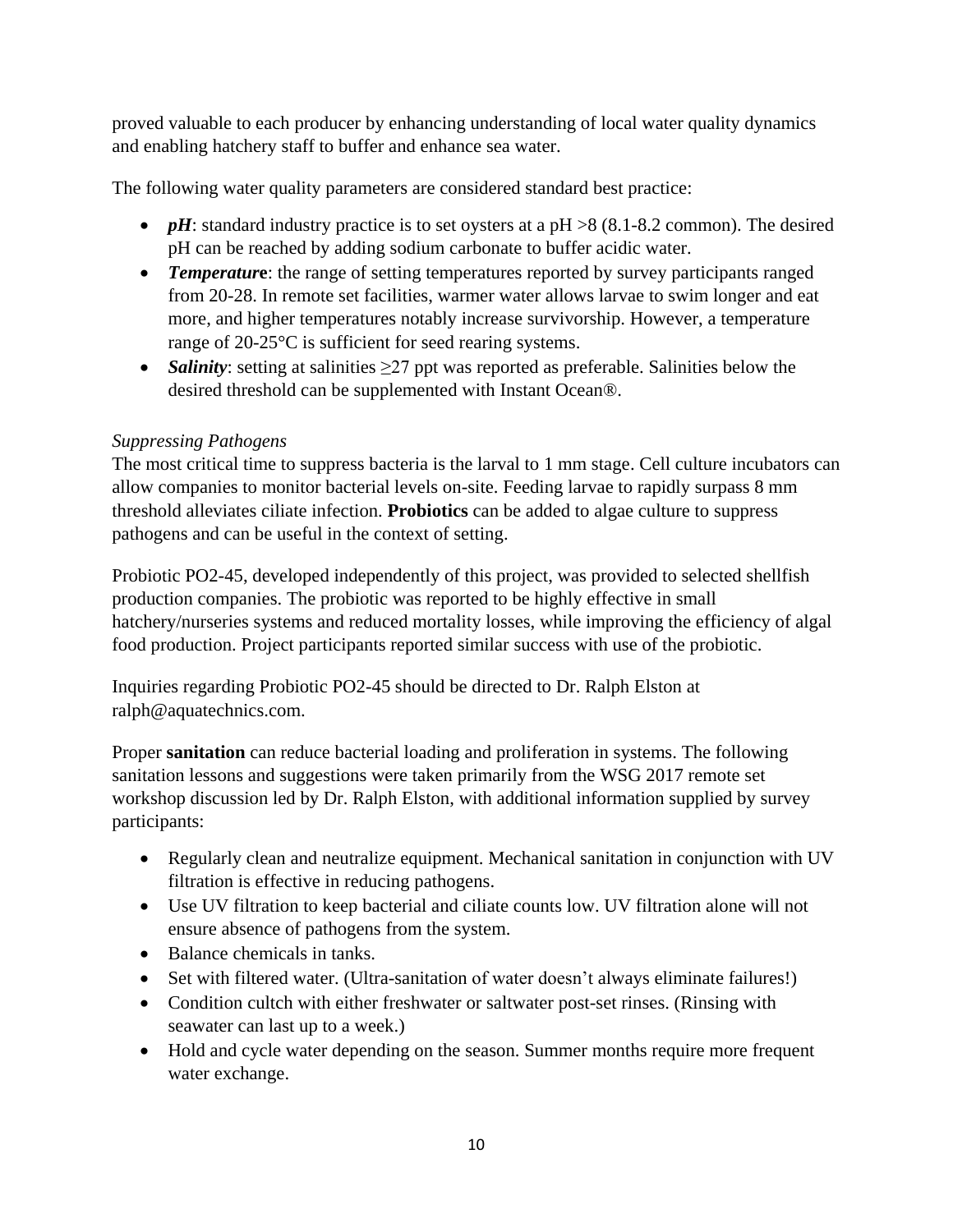- Maintain high flow rates and increased exchange rates through up/downwell systems. Low flows foul screens with excess algae and debris and increases the opportunity for pathogenic bacteria to colonize.
- Nicotine is toxic to larvae. Consider personal habits and cleanliness when handling larvae.
- Keeping records and maintaining consistency is a critical aspect of good sanitation.

**Flow rate** through upwell/downwell systems is often underestimated by hatchery operators in an effort to conserve heated seawater and/or microalgae supplied to the system. If flow over and through the screens is set too low, the screens are quickly fouled with algae and debris, increasing the opportunity for pathogenic bacteria to colonize. Partial recirculation mode will assist the conservation of both heat and food and can partially alleviate issues associated with the rate of delivery of microalgae to the oysters as well as the rate of waste removal.

A study was conducted by Pacific Hybreed to address the relationship between flow and survivorship. A flow rate of 5.49  $\text{cm}^3$  (the volume of seawater passing through the screen per minute per cm<sup>2</sup> of screen area) yielded  $30\%$  survivorship in a downwell system over 7 days. In contrast, a flow rate of 2.38 cm<sup>3</sup> yielded no survivors over the same time period. Both systems were cleaned daily. This work pointed to the importance of seawater throughput to accommodate what may be an intuitive need for satisfactory feed delivery and waste removal.

The issues facing a pediveliger larvae when placed onto nitex nylon screens at a density of 100 larvae per  $\text{cm}^2$ , suggests rethinking and improving current practices. Downwelling by definition subjects the larvae to an avalanche of feed and debris and is potentially an entry point for contamination by pathogenic bacteria, unless the cultures are very well maintained. Within the setting of commercial hatchery operations this is seldom the case, and alternatives should be considered.

# <span id="page-10-0"></span>*Feeding to Optimize Health*

Feeding the right quantity and quality of food is essential to survival. The general rule for feeding is 100,000 – 150,000 cells per ml of volume. Lipid content in Pacific oysters is the best metric for determining the health of larvae, and is highly correlated with survivorship. Polyunsaturated fatty acids (PUFA's) are important to the health and growth in *C. gigas* larvae. Oysters in particular need DHA and EPA as an essential part of their diet for optimal larval growth.

Algal species typically utilized in hatchery operations in the PNW include:

- *Isocrysis aff. galbana,* (clone *T-iso; Tahitian Isocrysis*)
- *Pavlova lutheri* (NMFS Milford Shellfish Laboratory clone 459)
- *Chaetoceros calcitrans*
- *C. gracilis*
- *Rhodomonas salina*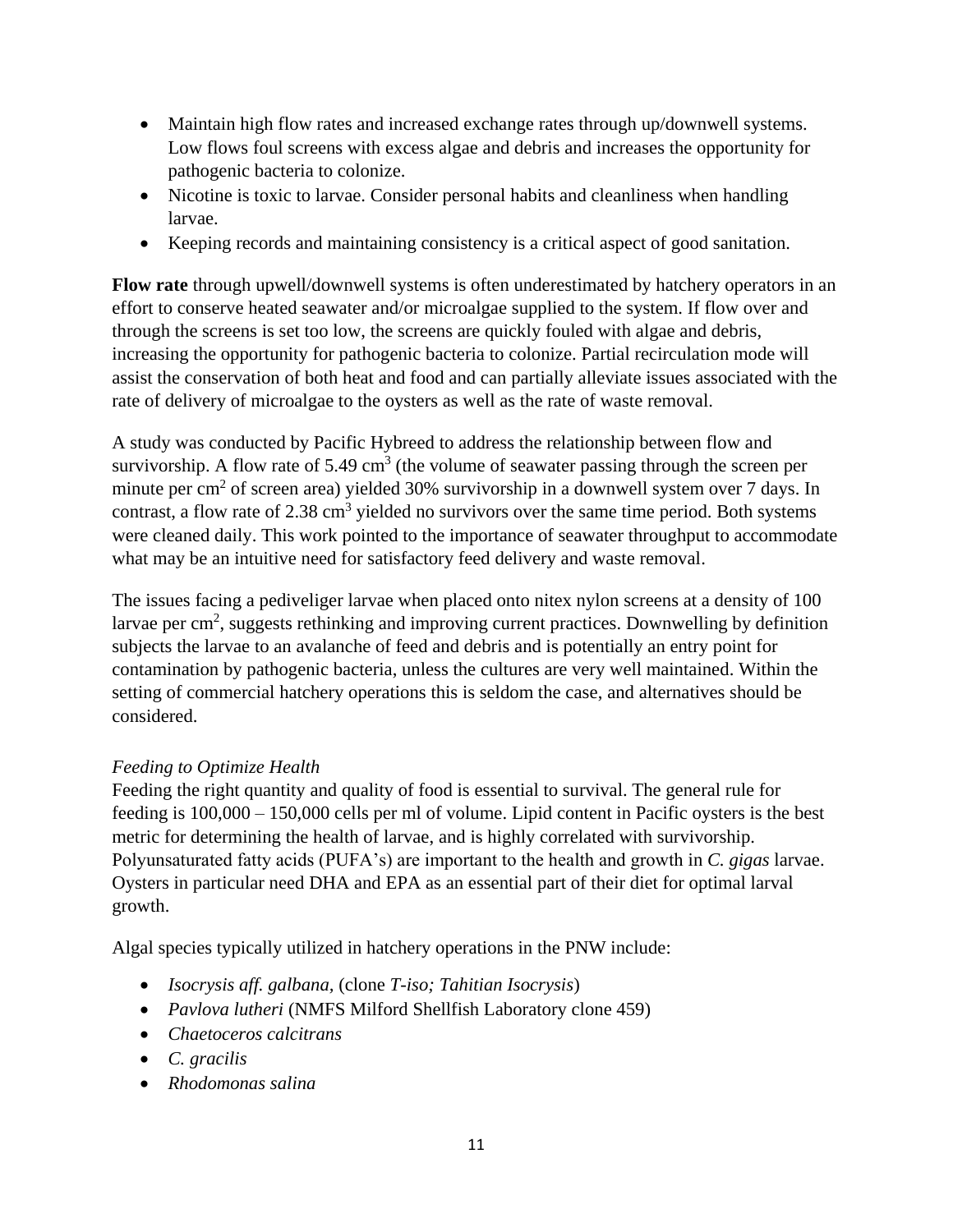Microalgae for all these species are cultured following standard algal rearing methods and harvested during exponential growth phase. To learn more about nutritional algal species, see the following important publications: Brown et al. 1989, 1997; Tzovenis et al. 2003; Ponis et al. 2006a, 2006b.

Optimal feeding strategies for culturing Pacific oysters include a diet rich in lipids, including n-3 HUFAs (C22:6n3 and C20:5n3). T-iso and *P. lutheri* have higher levels of these than *C. calcitrans* under normal phytoculture conditions (i.e. harvesting at exponential growth phase) (Soudant et al. 1996, Brown et al. 1997).

The majority of algal culture facilities associated with bivalve hatcheries culture microalgae under full light 24/7. However, a 12:12 or 16:8 light: dark cycle could maximize DHA and EPA content (Fidalgo 1998). PUFAs may be enhanced by utilizing urea as a source for nitrogen (as opposed to nitrate supplied typically in phytoplankton nutrient mixes) and harvesting cells at early stationary phase (as opposed to exponential phase). If culture conditions for microalgae are better managed for PUFA production, including the revision of light dark protocols, this may enhance preferred long chain fatty acids in algal production.

Pacific Hybreed evaluated the potential of Reed Mariculture Shellfish Diet (SD1800) to produce Pacific oyster larvae. Reed SD1800 was selected for consideration because the manufacturer focuses on enhanced PUFA production. Prospects for using the Reed Mariculture SD1800 for rearing larval Pacific oysters are not promising based this preliminary study. The issue appears associated with either bacterial loading associated with the formulated diet or perhaps inhibitions associated with the preservative used to stabilize the feed.

# A hand-held fluorometer (*Turner Designs*

Figure 5. Turner Designs hand-held fluorometer (left) and Luna II Cell Counting Slide (right).

*2850-000-F Handheld Little Dipper Fluorometer*) enables a simple measure of chlorophyll content in seawater. In this case, the sensor of the fluorometer is simply dipped into a tank of seawater containing microalgae and a measure of chlorophyll content attained. This could be used as a possible tool by the industry to better evaluate larval and seed nutritional conditions. Preliminary results indicate the Turner hand held fluorometer could be used as a proxy for cell counts made on the Luna II Cell Counting Slide. (A full explanation of this approach can be found in the Project Final Report at [www.pacshell.org/seed-health.asp\)](http://www.pacshell.org/seed-health.asp).

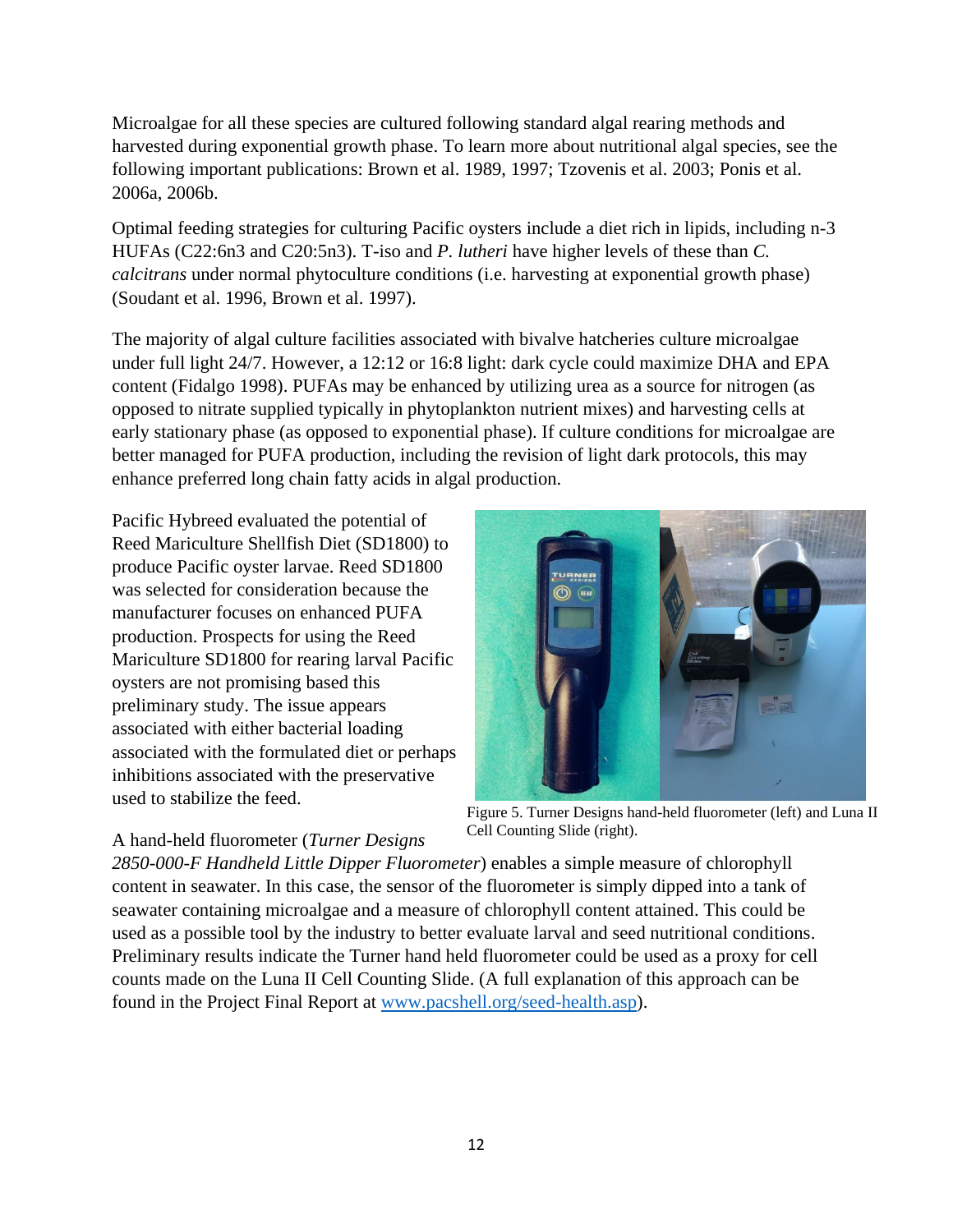# <span id="page-12-0"></span>Broodstock Conditioning: optimizing physiology

Successful cultivation of Pacific oysters does not begin with receipt of generic pediveliger larvae to the hatchery or remote set facility. Attention to broodstock nutrition produces gametes and larvae with optimal reserves, and attention paid to larval nutrition produces larvae competent to settle and metamorphose to the juvenile stage. The following section discusses best practices for broodstock rearing and suggests techniques that may improve the quality of larvae generated during year-round production.

## <span id="page-12-1"></span>*Nutrition and Feeding*

A strong relationship exists between the health of marine larvae and the condition of the broodstock used for production. Successful production of larvae and seed depends upon adequate nutrition of broodstock oysters when production is attempted outside of the natural cycle for this species. Hatchery operators do not routinely screen oyster broodstock gametes for lipid content, nor are oyster broodstocks managed to maximize this critical biochemical component.

Oysters are typically fed a mix of hatchery cultured algae. Cultured species used for conditioning Pacific oysters typically include the following:

- *Prymnesiophyte*s (*Isocrysis* aff. *Galbana)*
- Clone *T-iso (Tahitian Isocrysis*)
- *Pavlova lutheri* (NMFS Milford Shellfish Laboratory clone 459)
- *Chaetoceros calcitrans*
- *C. gracile*
- *Tetraselmis suecica*
- *Rhodomonas salina*

To avoid underfeeding, feed oysters a mix of live algae totaling at least  $2x10<sup>9</sup>$  algal cells per oyster per day. For a tank of 100 oysters fed a typical algal culture of live algae having a cell concentration of 2.5x106 cells per ml, this equates to a feed ration of at least 800 ml per oyster per day. For 100 oysters in the tank, this equates to a minimum of 80 L per day supplied to the oysters as a maintenance ration. (If oyster broodstocks are maintained on flow through conditions, a component of the algal feed is wasted and should be accommodated by providing excess feed to the tank.)

In *C. gigas*, supplemental feeding results in increased fecundity in females. Observations for oysters fed a smaller percentage of body weight per day (often the case for oysters conditioned out of season in Pacific Northwest shellfish hatcheries) suggest that body tissues devoted to reproductive tissues are significantly less than that observed during the peak of natural reproduction.

## <span id="page-12-2"></span>*Standard Conditioning and Recommendations*

Broodstock is introduced into the hatchery for conditioning in late Fall and early winter, depending on the schedule for first spawns of the season. Oysters are generally placed into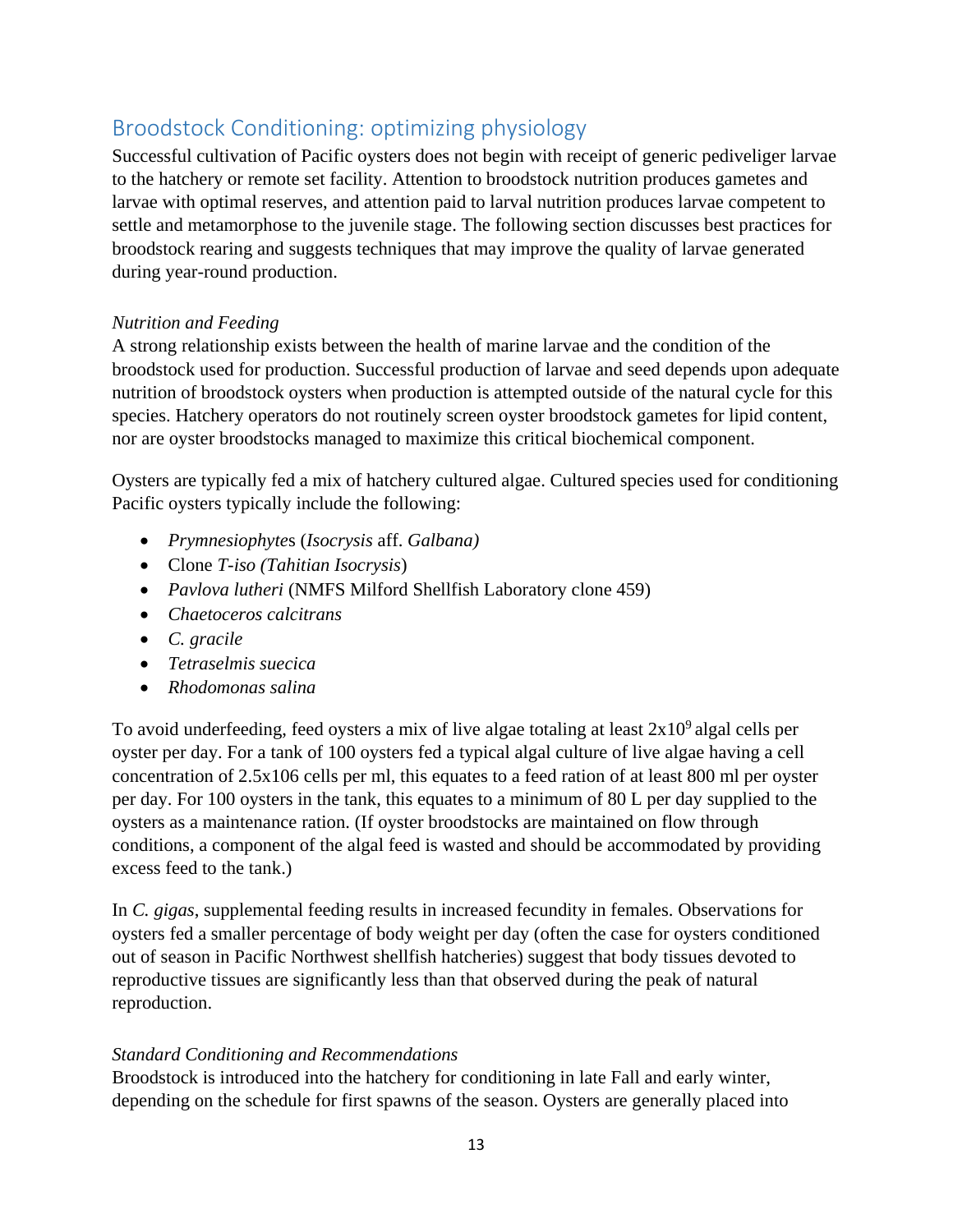broodstock tanks supplied with running seawater or seawater that is changed out daily, at the ambient temperature they were experiencing in the field. The temperature is ramped one degree per day until the conditioning temperature is reached (usually between 18-22°C.). Oysters are maintained at the prescribed temperature for the number of days required to produce ripe (viable) gametes based on a prescribed feeding regime and degree days.

The Muranaka and Lannan (1984) degree day calculation approach calculates conditioning time from a baseline temperature of 0°C. However, a baseline of Pacific Northwest temperatures (6- 8°C) may be more appropriate. Modifying the baseline for the degree day calculation can result in hatcheries expending significantly less resources during the oyster conditioning phase. (The industry generally uses 1100 degree days to produce viable gametes for Pacific oysters.) Commonly, the industry will over ripen broodstock based on degree day assumptions, wasting resources and miss-timing optimal gamete development.

To see calculations comparing conditioning period for Muranaka and Lannan (1984) verses 8°C threshold visit [www.pacshell.org/seed-health.asp](http://www.pacshell.org/seed-health.asp) and navigate to the Seed Health Project Final Report. A detailed explanation of calculating conditioning period begins on page 38.

A 6-8°C baseline allows better control over the rate of gamete development. Larval survival and vitality depend upon the optimal utilization of Pacific oysters. Many hatcheries use gametes for as long as they are present in oyster broodstocks. Ideally, hatcheries should use gametes undergoing the latter stages of oocyte growth (e.g. vitellogenesis). Hatchery operators need to recognize this distinction and potentially incorporate into their oyster conditioning protocols.

Cannuel and Beninger (2005) identify four predictors of optimal egg quality in *C. gigas* that result in healthier larvae. These include:

- Stage of gametogenesis
- Diameter or volume of the average oyster egg in the gonad
- Lipid content of the egg
- Presence or absence of gonadal atresia (reabsorbsion of eggs)

Gamete production in Pacific oysters may be significantly influenced by both increasing day length in concert with increasing temperature (Fabioux et al. 2005). The role of **photoperiod** has been largely ignored by the oyster industry. A strategy might be to expose oysters that have come in from the field during winter months immediately to a 12:12 light dark cycle while increasing the ambient seawater temperature and increasing the level of feeding. Photoperiod should then be increased 30 minutes per day so that after 10 days the photoperiod experienced by oysters emulates that observed in late spring in the Pacific Northwest (17:7 light dark cycle). This approach warrants further attention by the oyster industry.

# <span id="page-13-0"></span>*A Revised Conditioning Protocol Based on Initial Thermal Shock*

A 2017 study by Baywater, Inc. modified the Pacific oyster broodstock conditioning protocol. The study assumed that wide swings in ambient temperature and stressful conditions can also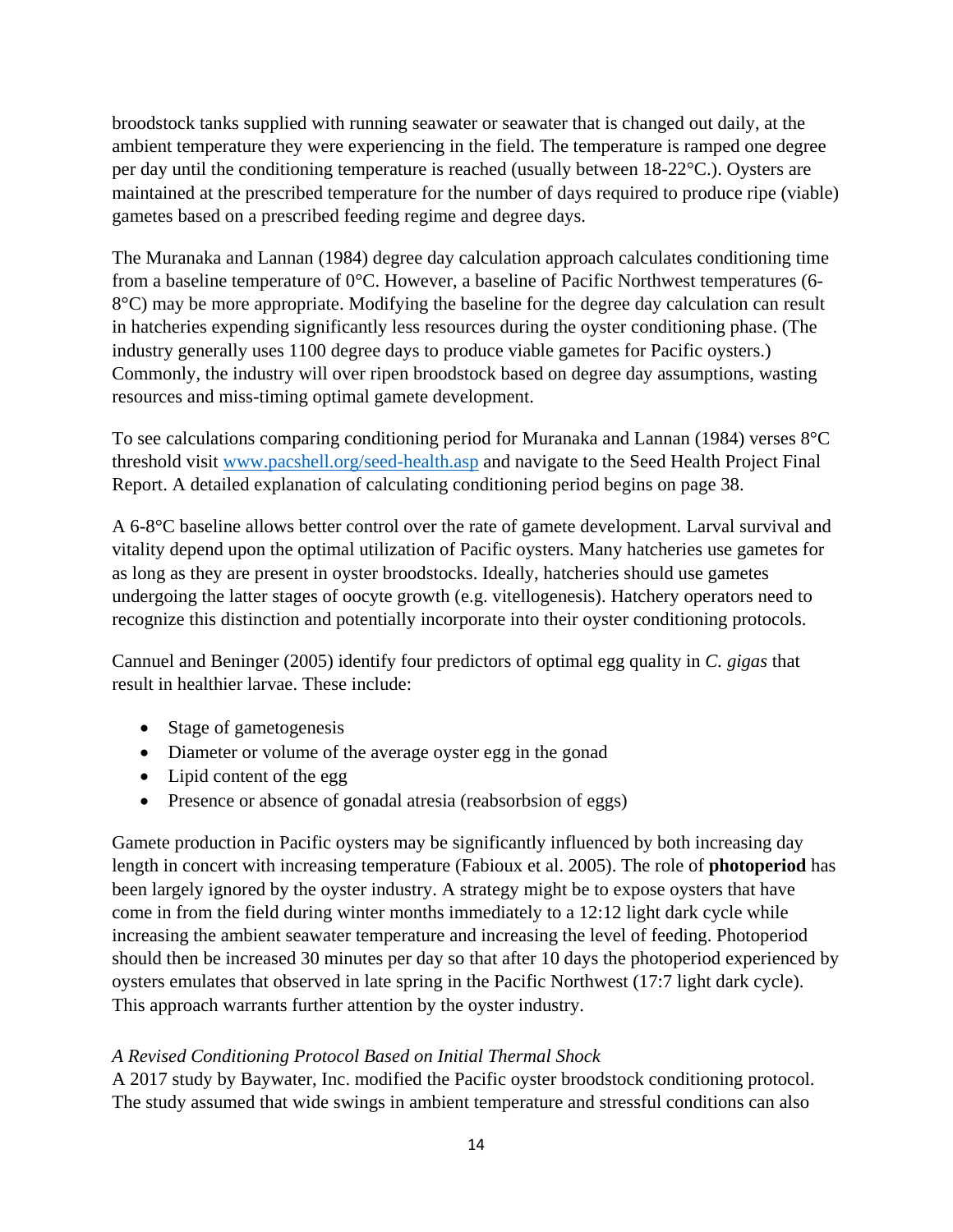serve to trigger rapid gametogenesis and the production of gametes. The goal was to produce gametes over a short period of time to conserve hatchery resources.

Preliminary study results show significant gamete development in temperature shocked oysters after only 14 days (compared to >35 days for the traditional conditioning method). However, a significant increase in mortality is observed in temperature shocked oysters. If oyster broodstocks are plentiful then the increased mortality using this conditioning approach may warrant its use. Also according to this study, reliance on degree day determinations may not be a reliable approach for conditioning. Pacific oysters, as oysters were ripe enough to provide fertilizable gametes after just 220 degree days exposure.

For a detailed discussion of the methods and results of the 2017 Baywater Inc. study, visit [www.pacshell.org/seed-health.asp](http://www.pacshell.org/seed-health.asp) and navigate to the Seed Health Project Final Report. A full description of the conditioning protocol based on an initial thermal shock begins on page 29.

# <span id="page-14-0"></span>Adult Mortality: findings and resources

There was an overwhelming response by industry managers to utilize seed health funding to obtain health diagnostic data during summer adult mortalities in 2018-2019. On the U.S. west coast mortalities typically begin to occur in diploid and triploid oysters during the second year of growout, often when the oysters are nearing market size. Large-scale mortality events affected growers in all of Washington's major water bodies during the summers of 2018-2019.

*Summer mortality.* Mortality of Pacific oysters during summer months does not appear to be caused by any specific disease agent, with a few exceptions. Oyster herpes virus (OsHV-1) was ruled out as a cause of summer mortality in all 15 samples examined. In Pacific oysters on the west coast, nocardiosis, a bacterial infection, is responsible for occasional morbidity and mortality of this oyster during summer months but is usually absent in oysters examined for summer mortality. Thus, this bacterial infection is considered a minor cause of the summer mortality syndrome.

The cause may be related to abnormal gamete production but a detailed understanding of the cause of summer losses in Pacific oysters is lacking. A more detailed determination of the cause(s) of Pacific oyster summer mortality is a top priority for further research. "Summer mortality" remains largely unresolved.

*Triploid oyster mortality.* Triploid Pacific oysters were found to be more likely affected in mortality and morbidity episodes than diploid Pacific oysters. Triploid sensitivity has been previously observed (Cheney et al 2000) but the cause is unknown and is a high priority for further research and definition.

In 2018, PSI, in partnership with Wasington Sea Grant WSG and Washington Department of Fish and Wildlife (WDFW) facilitated expansion of the Sound Toxins monitoring network in Willapa Bay to include two underserved areas essential to Pacific oyster production (Bay Center and Nahcotta). This expansion was conducted in response to industry interest. Sound Toxins